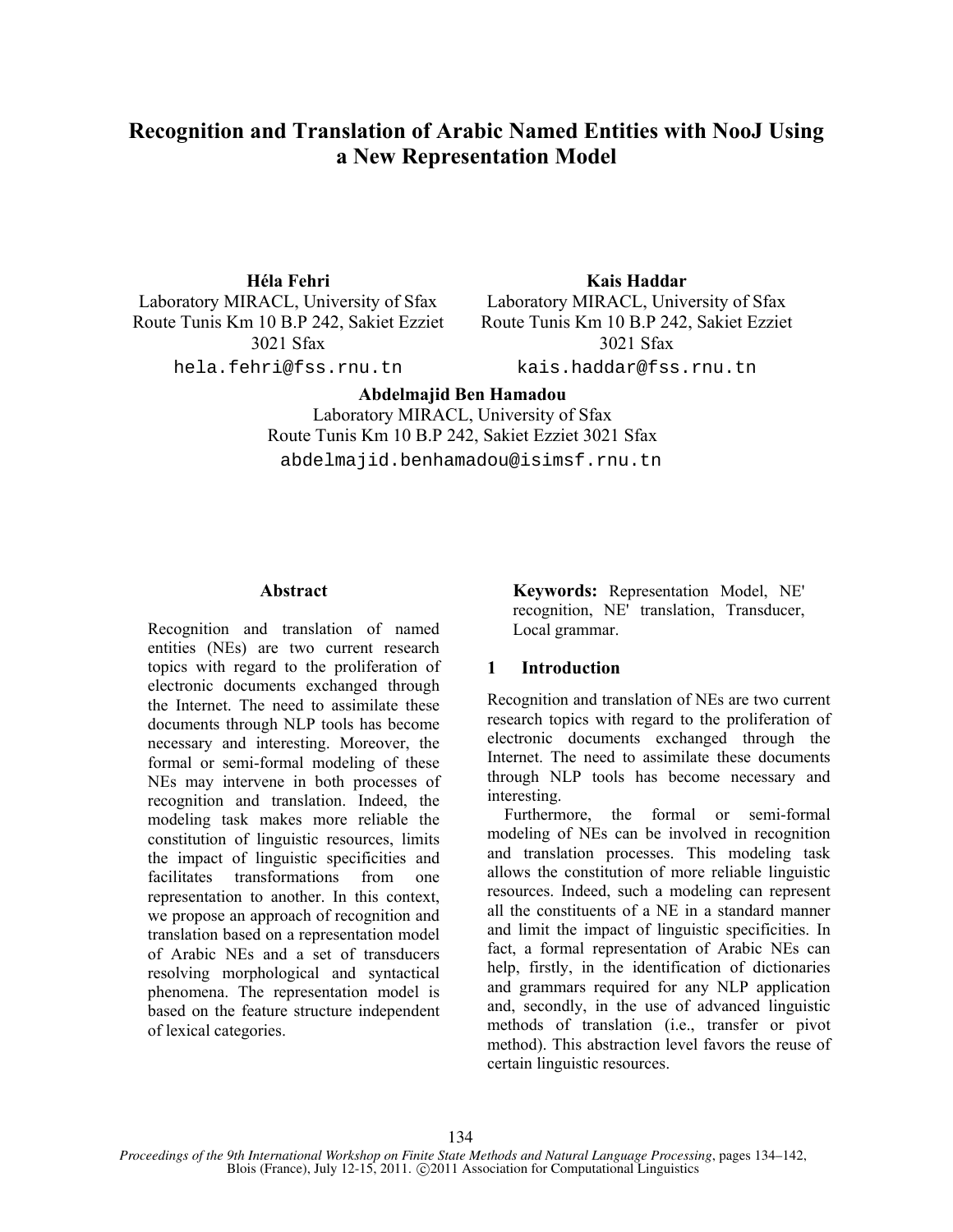The elaboration of a formal and generic representation of an NE is not an easy task because, on the one hand, we have to find a representation that takes into consideration the concept of recursion and length of NE. In fact, a NE can be formed by other NEs. So, its length is not known in advance. On the other hand, the representation to be proposed should also contain a sufficient number of features that can represent any NE independently of the domain and grammatical category. In other words, the same features must satisfy all types of NE.

Transducers (eventually local grammars) can resolve many problems of the NEs and should respect hierarchy types of NEs. However the connection between these transducers to obtain a deep analysis isn't a trivial task. So, a linguistic platform like NooJ can help us to do this kind of analysis.

It is in this context that the present work is situated. In fact, the main objective is to propose an approach of recognition and translation of Arabic NEs based on a representation model, a set of bilingual dictionaries and a set of transducers resolving morphological and syntactical phenomena related to the Arabic NEs and implemented with the linguistic platform NooJ. To reach our objective, we have to offer a representation model that takes into account the notion of recursion of NEs. We have also to specify features that describe any NE independently of the domain. Finally, the representation should be compatible with the linguistic platform NooJ (Silberztein, 2004) chosen for the implementation.

In this paper, we present, firstly, a brief overview of the state-of the art. Then, we detail our proposed representation model. After that, we give a general idea of our resources construction and their implementation in the linguistic platform NooJ. Finally, the paper concludes with some perspectives.

# **2 Related Work**

Research on NEs revolves around two complementary axes: the first involves the typing of NEs while the second concerns the identification and translation of NEs. As for the identification, the tagging and the translation of NEs, they have been implemented for multiple languages based on different approaches: linguistic (Coates-Stephens, 1993), statistic (Borthwick et al., 1998) and hybrid (Mikheev et al., 1998) approaches. In what follows, we focus on the linguistic approach used for NE processing.

Regarding the recognition of NEs, we cite the work presented in (Friburger, 2002). This work allows the extraction of proper names in French. The proposed method is based on multiple syntactic transformations and some priorities that are implemented with transducers. We can cite also the work described in (Mesfar, 2007). The elaborated method is applied on a biomedical domain. Other Arabic works are dealing with the recognition of elliptical expressions (Hasni et al., 2009), compound nouns (Khalfallah et al., 2009), broken plurals (Ellouze et al., 2009) and most important categories in Arabic script (Shaalan and Raza, 2009). All these works that use the linguistic platform NooJ can be integrated in the NE processing.

Other works have been dedicated to the translation of different structure (e.g., NE) from one language to another. We can cite the work presented in (Barreiro, 2008) dealing with the translation of simple sentences from English to Portuguese. Additionally, the work of (Wu, 2008) provides a noun translation of French into Chinese. The elaborated prototype tests a limited corpus of 600 French nouns and is experimented with NooJ.

The literature review shows that the already proposed translation approaches are not well specified (e.g., lack of abstraction and genre). Each one addresses a particular phenomenon without taking into account other phenomena. We should also mention that there are few works that proposed a modeling of NEs for explicitly representing the effects of meaning within the NE and explaining phenomena like synecdoche and the metonymy (Poibeau, 2005). However, these works don't treat the concept of embedded NEs which is very important and can help to implement the recognition and the translation process of NEs.

Furthermore, all translations using NooJ platform adopt a semi-direct approach of translation, in which the recognition task is combined with that of translation. Thus, the reuse of such work has become limited, which does not promote multilingualism.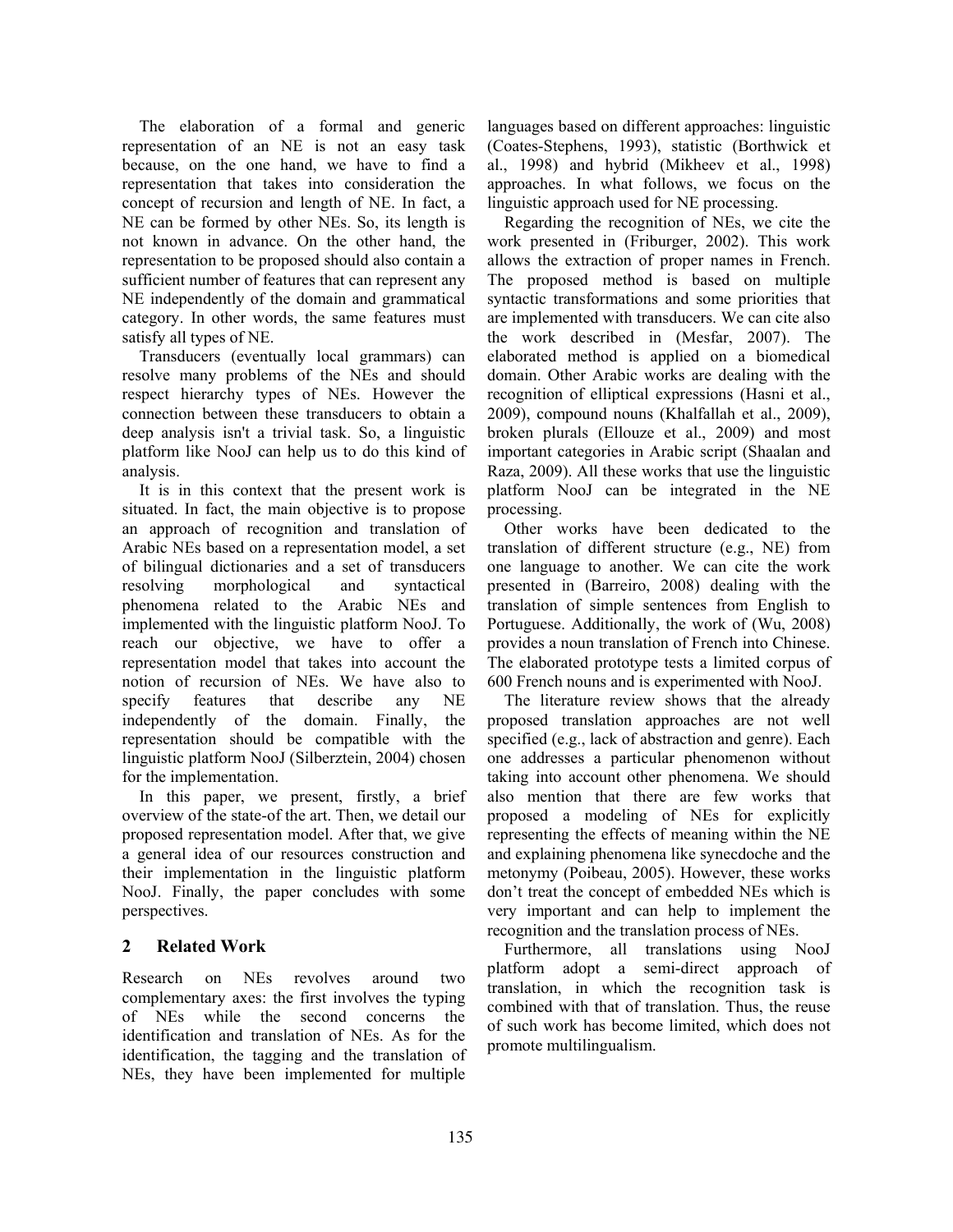# **3 Proposed Model for Representing Arabic NEs**

The model that we propose is used to formalize and to identify Arabic NEs. This model is inspired by formalisms based on structural features like Head-driven Phrase Structure Grammar (Pollard and Sag, 1994). Its features are inspired from the concepts "Head and Expansion" introduced by (Bourigault, 2002). The essential characteristics of the feature structure of the proposed model are:

- an element of the structure can be atomic or complex,
- an internal structure of an element is defined by its attributes and values.

In what follows, we describe the structure and features of our proposed model.

# **3.1 Structure and Features of the Proposed Model**

Each NE has a type and is composed of two parts: one is essential and the other is extensional. The essential part is also a NE and has itself essential and extensional parts. This proves the recursion for an NE. The type of a NE "Type EN" is usually indicated by a trigger word. The essential part is represented by the feature ″Tête\_EN″ (head of NE) and the trigger word is represented by the feature ″Mot\_declencheur″. The extensional part represents the final form that composes the NE. It does not admit a type because it is preceded by a lexical item ″Element\_EN″ (element of NE) (e.g., preposition, special character). Then, it can not be considered as a NE but it can contain a NE. Its existence or non-existence doesn't affect the wellformation of the NE. This part is represented by the feature ″Fin\_EN″ (end of NE).

The value of the feature "Tête EN" can be atomic or structured. If it is structured, then it is composed by the features ″Mot\_déclencheur″, ″Tête\_EN″, ″Fin\_EN″ and ″Type\_EN″. The "Mot déclencheur" value is simple or composed. Indeed, the trigger word can be formed by a word or a sequence of words. It can also be empty. The ″Fin\_EN″ value can be atomic or structured. If it is structured, then it is composed by the features ″Element\_EN″, ″Tête\_EN″ and ″Fin\_EN″. It can also be empty. The feature ″Type\_EN″ value is always simple or composed but not empty. In fact, it represents one of the categories identified in the NE hierarchy. The ″Element\_EN″ value is always simple. The structure can be equipped with a set of principles allowing the well-formed construction and the evaluation of NE-representation.

# **3.2 Principles of the Proposed Model**

For the presented model, two principles should be satisfied and are useful in the recognition phase. These principles are used to indicate whether a NE is well-formed or not.

**Saturation Principle:** A structure is called *saturated* if it can be considered as a well-formed NE. That means, it consists of a NE head (**″**Tête\_EN**″**) whose value is not empty. Figure 1 describes an example of a formal representation that satisfies a saturation principle.



Figure 1: Representation of the word **الرياض** *el Riadh* 

In Figure 1, the value of the feature "Type\_EN" is atomic; it is not empty. Thus, a word الرياض *Riadh* is considered as a NE whose type is *Ville*.

**Non-saturation Principle:** A structure is called *unsaturated* if it is not a NE and can be completed to become a NE. That means, it is formed only by a NE end (″*Fin\_EN*″) or if the value of the feature "Tête EN" is empty. For example, in the word بالرياض *bi Riadh,* the value of the feature "Tête EN" is empty because this word doesn't have a type. Thus, this word cannot be considered as a NE. It doesn't satisfy the saturation principle. However, it should be noted that this word can contain a NE.

The two mentioned principles allow us to avoid ambiguity between a NE-word (or set of words) and a non NE-word.

#### **3.3 Illustrative Example**

In this section, we give an example that explains how to construct NE representation. So, Figure 2 gives a formal representation of the NE الملك ملعب بالرياض العزيزالدولي عبد *Malaab el malik Abd el Aziz*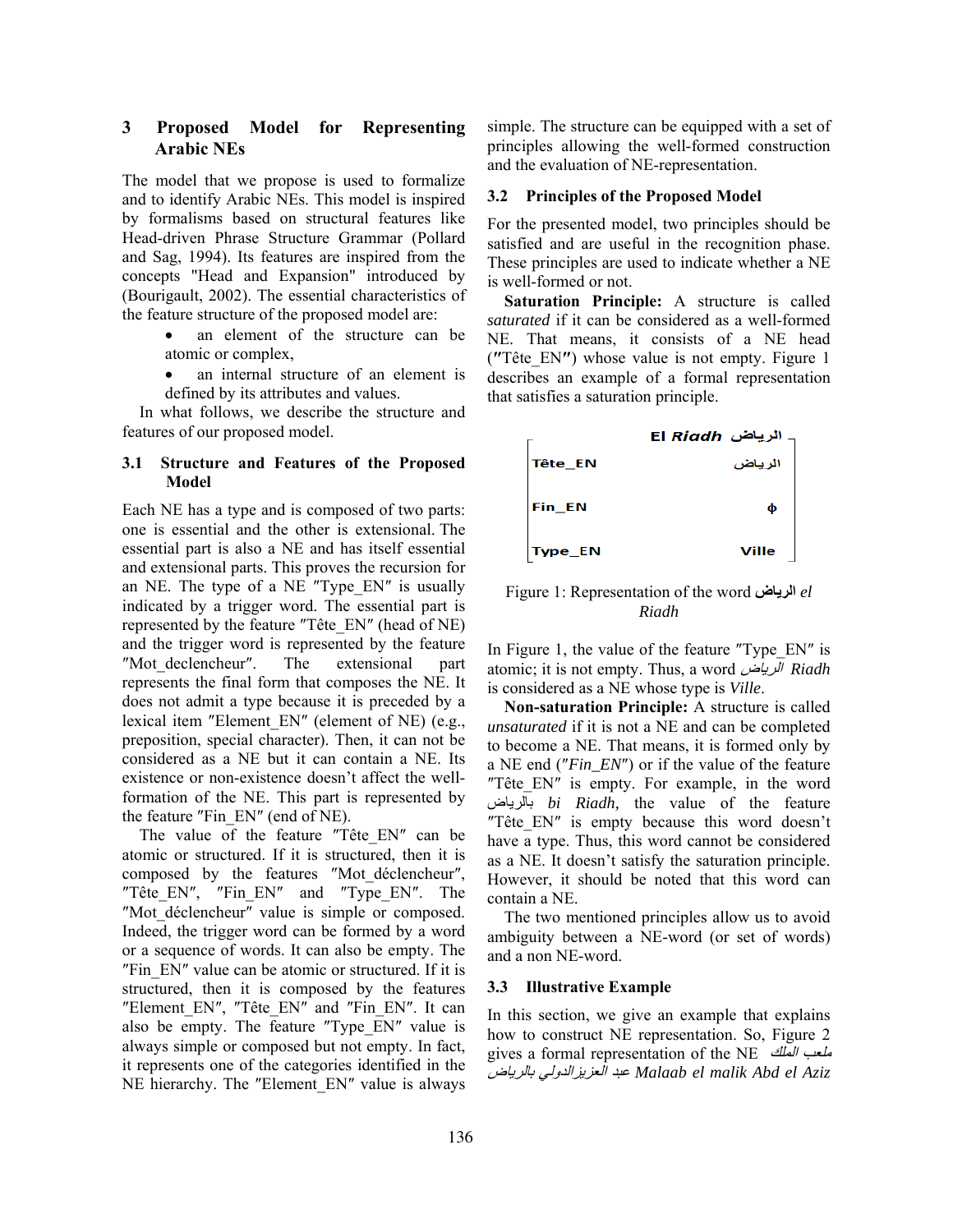*el doali bil Riadh*, *King Abd el Aziz international stadium in Riadh*. In this NE, the word بالرياض *bil Riadh* has the function of place complement. Its purpose is just to elaborate on the NE. Consequently, its elimination doesn't affect the well-formation of this NE. That's why it will be presented by the feature ″Fin\_EN″ as follows: *"Elément EN" equals*  $\hookrightarrow bi$  *and "Tête EN" equals* الرياض *Riadh*. Let's note the word الرياض *Riadh* has its proper type without the particle  $\hookrightarrow bi$ . For this reason, it will be a simple value of the feature ″Tête\_EN″. However, the rest of the NE الملك ملعب الدولي العزيز عبد *Malaab el malik Abd el Aziz el doali* has in turn its proper type. It will hence be described by the feature ″Tête\_EN″ which will be structured because this NE contains supplementary words. In our NE, the supplementary word is the adjective الدولي *el doali* which has the same role as the place complement بالرياض *bil Riadh*. Therefore, it will be put in the ″Fin\_EN″. Moreover, the word ملعب *malaab* plays the role of trigger word. What is left is the NE العزيز عبد الملك *el malik Abd el Aziz* whose type is person name. In this NE, the word الملك *el malik* also plays the role of trigger word. But, the NE العزيز عبد *Abd el Aziz* has a type of first name. So, it will be represented by the feature ″Tête\_EN″ as a simple value since العزيز عبد *Abd el Aziz* doesn't contain any supplement word. Therefore, the mentioned NE is represented in our model as follow:

ملعب الملك عبد العزيز الدولي بالرياض Malaab el malik Abd el Aziz el doali bil Riadh Mot déclencheur Tête EN Mot déclencheur ett a ti Tête\_EN Tête EN عبد العزيز Tête\_EN Type\_EN Prénom Type\_EN Nom de personne Fin\_EN الدولى Type\_EN Nom de lieu Elément\_EN Tête\_EN Fin\_EN Tête\_EN **Type EN** Fin\_EN **Type\_EN** Nom de lieu



In Figure 2, the saturation principle is determined. In fact, the value of the "Tête EN" feature is not empty.

Let's note that the proposed representation is applicable independently of the domain. In fact, having conducted a study of the location names, we noticed that all their NEs have the same structure whatever the domain is.

# **3.4 Word-to-word Translation Representation**

Word-to-word translation consists to translate each feature value composing a NE structure representation. This translation is done with bilingual dictionaries without any risk of information loss. Figure 3 represents an example of this phase.



Figure 3: Example of a word-to-word translation of NE structure

As shown in Figure 3 ((a) and (b)), the word ملعب *malaab stadium* is translated to *stade*, the word الملك *el malik king* to *roi*, the adjective الدولي *el doali international* to *international and* the preposition ب *bi in* to *de*. It is obvious that types keep the same value whatever the language is.

Let's note that the representation of a word-toword translation is not sufficient to generate a well formed NE in the target language. In fact, the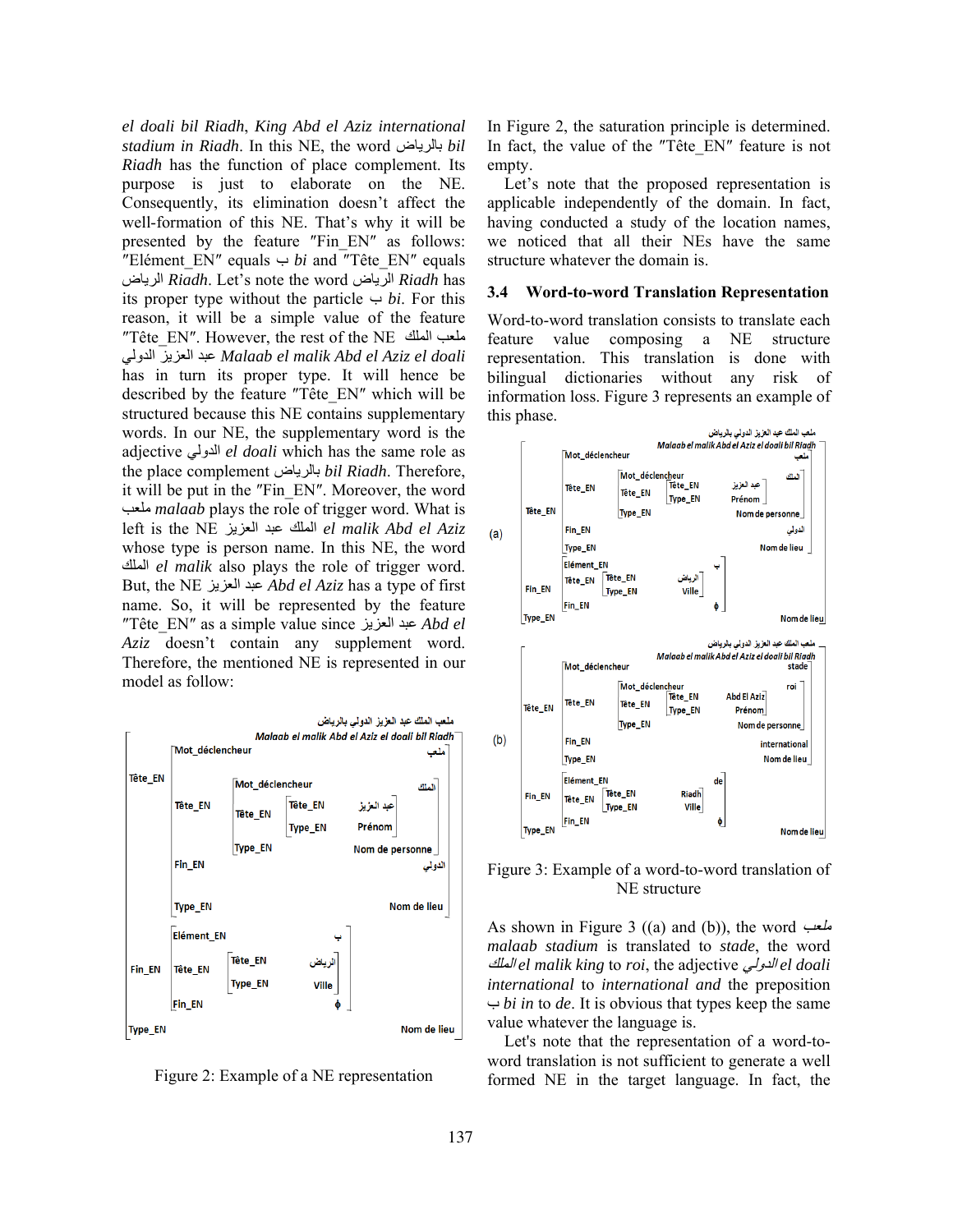translation of the NE in Figure 3 (a) عبد الملك ملعب بالرياض العزيزالدولي Malaab el malik Abd el Aziz el doali bil Riadh gives in Figure 3 (b) the sequence of words "stade du roi Abd el Aziz international à Riadh" representing an ill-formed NE because it doesn't respect the specificities of the target language. Therefore, readjustment rules are necessary and should be associated in translation process.

# **4 NooJ Implementation of the Set of Transducers**

The NooJ implementation of our system requires two phases process: recognition of Arabic NEs and translation in which a transliteration process is integrated. Each phase requires the construction of its proper transducers.

#### **4.1 Phase of Recognition**

The proposed representation model helps us to identify the necessary resources for the recognition and translation of NEs. In fact, each structured feature "Tête EN" containing not empty features, other than the feature ″Type\_EN″, is transformed into a local grammar (*place name*, *person name*, ...); whereas, each elementary NE (value of "Tête EN" feature is atomic) will be transformed into a dictionary (*city name*, ...).

 From the NE representation in the considered model, we have created the following transducer:



Figure 4: Main transducer of NE' recognition

The transducer of Figure 4 contains three subgraphs. Each sub-graph represents a category identified in the NE hierarchy, especially in the category of *Place name*. This grammar allows recognition of NEs. Each path of each sub-graph represents a rule extracted in the study corpus.

In the recognition phase, we have solved the problems related to the Arabic language (e.g., agglutination) establishing morphological grammars built into the platform NooJ. This phase contains 19 graphs respecting the local grammars identified in the study corpus.

#### **4.2 Phase of Translation**

The implementation of the translation phase involves two steps as illustrated in Section 4.4: a step of word-to-word translation and another more detailed taking into account the readjustment rules and following the specificities of the target language (in our case the French language). In what follows, we describe resources designed to these two steps.

**Word-to-word Translation:** To implement the word-to-word translation in the platform NooJ, we built a syntactic grammar allowing the translation of each word composing a NE with the exception of words not found in dictionaries, or can not be translated (number, special character, etc.). This grammar takes as input the NE list extracted by the transducer of Figure 4 allowing the recognition. It is described by the transducer of Figure 5.



Figure 5: Transducer of word-to-word translation

The transducer of Figure 5 takes into account, in a NE, the words that keep the same values in the target language. These words can correspond to a number <NB>, a special character <P> or a word not existing in designed dictionaries <!DIC>. The sub-graph MOTDIC treats the rest of the words (existing in dictionaries) which require a specific treatment. For example, if the word to translate is a first name, then it keeps the same value in the source language; this word will be treated in the transliteration process (Fehri et al., 2009).

**Translation with Readjustments:** Several readjustment rules must be applied to improve the word-to-word translation step. These rules have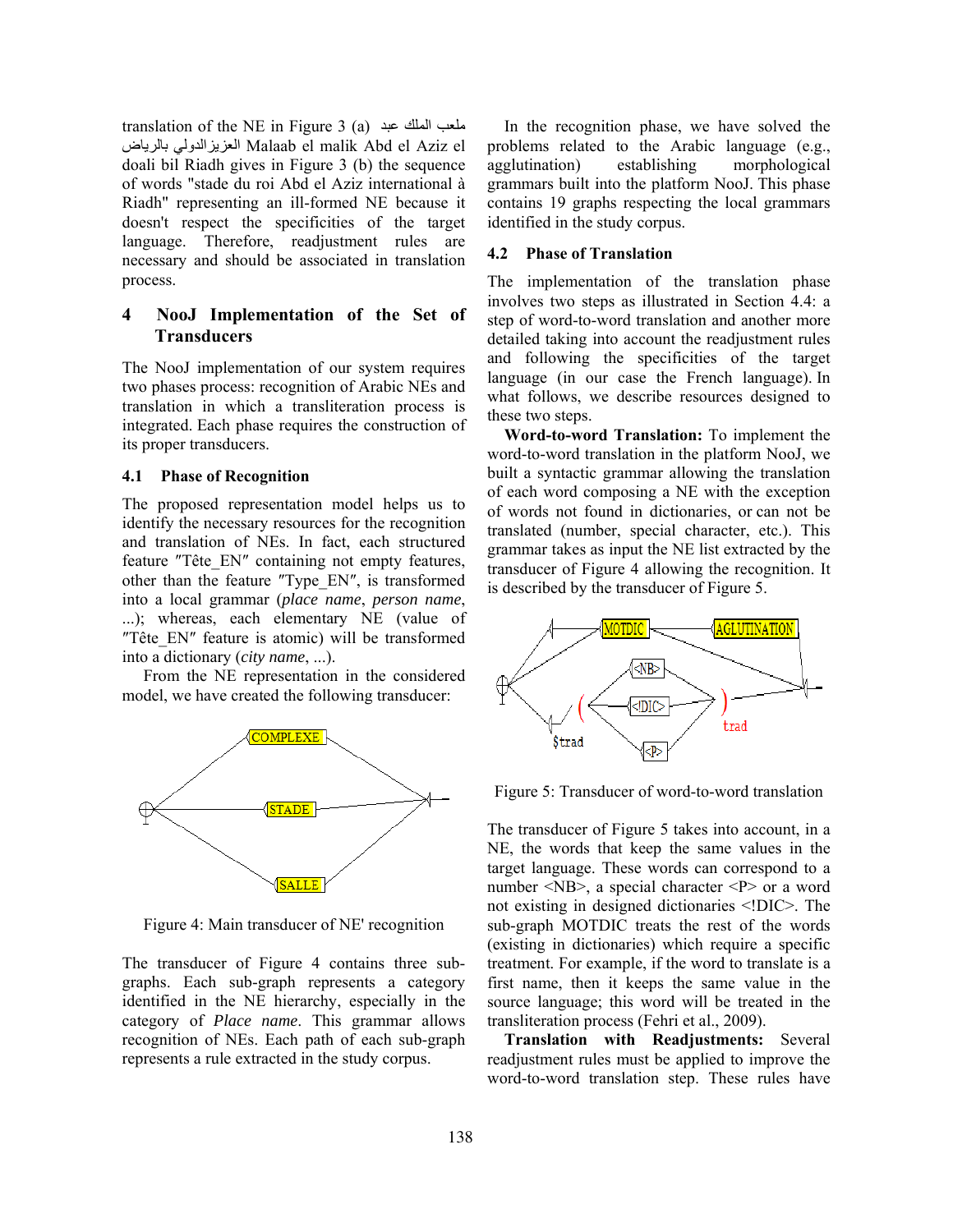essentially a relationship with the order of the words composing a NE and with the agglutination. For instance, on the one hand, if a NE in the source language contains an adjective then we have to know whether this adjective belongs to the trigger word or to the noun that comes just before. For example, in the NE الدولي المدينة ملعب *malaab el madina el doali stadium of ground city*, the adjective الدولي *el doali ground* is singular and masculine, the trigger word ملعب *malaab stadium*  is also singular and masculine, but the noun المدينة *el madina city* is singular and feminine. We can deduce that the adjective الدولي *el doali* belongs to the trigger word ملعب *malaab* and not to the noun المدينة *el madina* that comes just before. On the other hand, if a NE in the source language contains a noun then some rules are applied to solve the problem of contracted forms in Arabic. For example, in the NE فهد الملك ملعب *malaab el malik Fahd*, the noun الملك *el malik* is singular, masculine and definite by the letter ال *el*, so when we translate this noun we should add the preposition ″du″ before it. Thus, we obtain *stade du roi Fahd* (international stadium of Fahd) and not *stade roi Fahd* (international stadium Fahd).

 Readjustment rules are made with syntactic local grammars in NooJ. These grammars intervene after the word-to-word translation phase. In what follows, we give an idea about transliteration process integrated in translation phase.

**Transliteration process:** The transliteration is done after having executed all the transducers allowing the NE' recognition and translation (word-to-word translation or with readjustments). In fact, it consists in transliterating all the nontranslated words which are written in the source language (Arabic characters) using the appropriate resources. In this process, we consider rules respecting the chosen transliteration system *El Qalam* and also the transformation rules. These rules are implemented with NooJ morphological transducers. The transliteration is preceded by a voweling phase to avoid some problems. So, the word is voweled before its transliteration. However, the connection between a vowel transducer and transliteration transducer can not be done in NooJ; that is why, we resort to use noojapply. Noojapply is a command-line program which can be called either directly from a "shell" script, or from more sophisticated programs written in PERL, C++, JAVA, etc. In our work, we use C#. The transliteration step is detailed in (Fehri et al., 2009).

# **5 Experimentation and Evaluation**

The experimentation of our resources is done with NooJ. As mentioned above, this platform uses (syntactic and morphological) local grammars already built. Table 1 gives an idea about dictionaries which we added to the resources of NooJ. In addition to the dictionaries mentioned in Table 1, we use other dictionaries existing in NooJ like dictionary of adjectives, nouns and first names (Mesfar, 2008).

| <b>Dictionaries</b>      | <b>Number</b><br>of inputs | Annotation<br>in the<br>dictionary |
|--------------------------|----------------------------|------------------------------------|
| <b>Player Names</b>      | 18000                      | $N+Joueur$                         |
| <b>Team Names</b>        | 5785                       | $N + \text{Equire}$                |
| <b>Sport Names</b>       | 337                        | N+Sport                            |
| Capital and<br>country   | 610                        | N+Topony                           |
| <b>Names</b>             |                            | me                                 |
| <b>Personality Names</b> | 300                        | N+Perso                            |
| <b>Trigger words</b>     | 20                         | $N+Dec$                            |
| <b>Functions Names</b>   | 100                        | N+Fonction                         |

# Table 1: Added dictionaries

To these dictionaries, we add some entries related to the sport domain. We also add French translations of all entries in all mentioned dictionaries. Let's note that the first name dictionary remains monolingual because its entries can be transliterated. To experiment and evaluate our work, we have applied our resources to two types of corpus: sport and education corpora. We started with sport domain since it is the subject of our study corpus.

# **5.1 Experimentation of Recognition Phase**

To evaluate the recognition phase, we have applied our resources to a corpus formed by 4000 texts of sport domain (different of the study corpus). This corpus is collected from various newspapers (e.g., Assabah, al Anwar, al chourou9, al ahram) and Wikipedia. It contains 180000 NEs belonging to different categories of sport domain (e.g., player name, name of sport, sports term). In these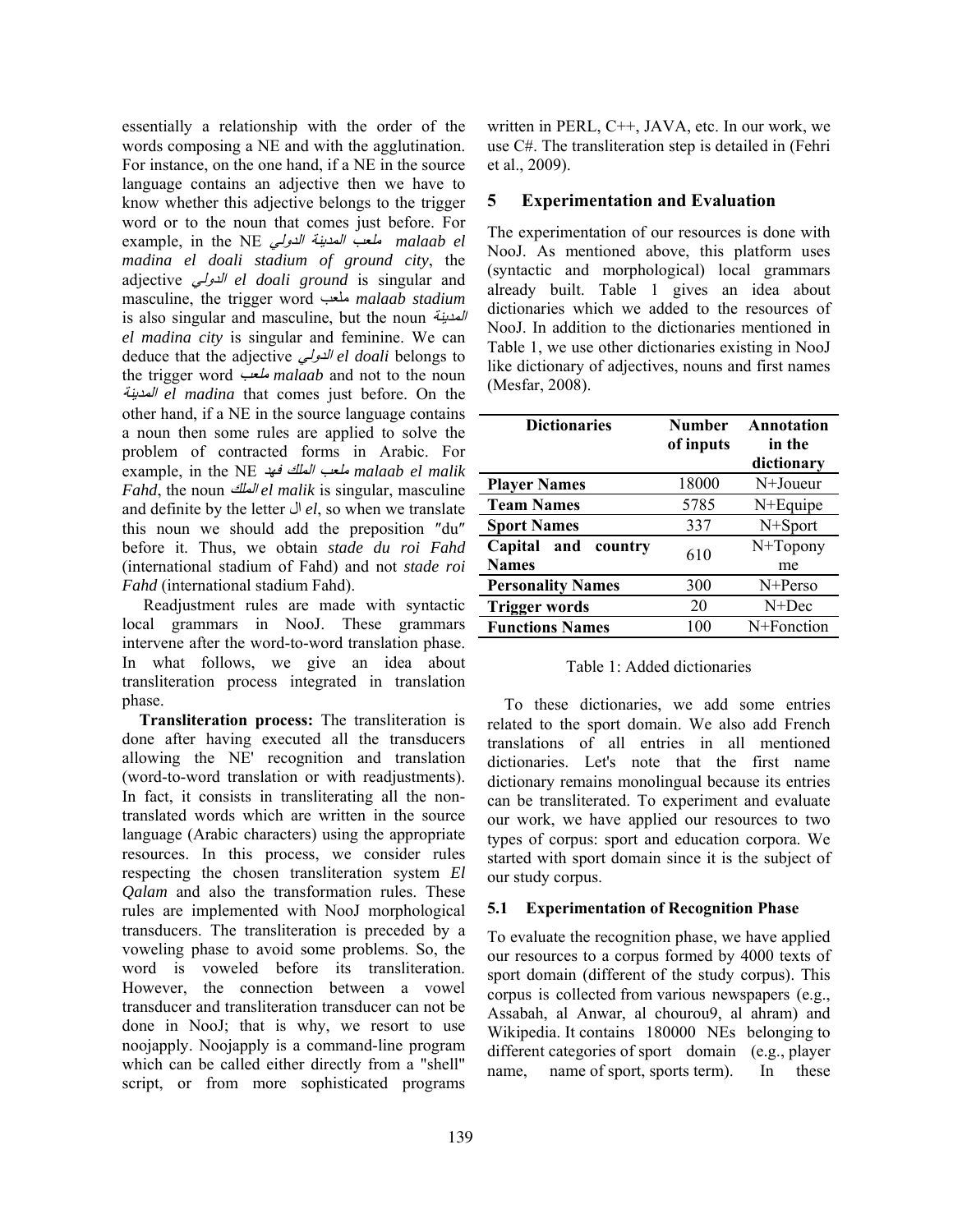NEs, there are 40000 NEs belonging to the category *place name*. These NEs are manually identified using NooJ queries. The obtained result is given in the NooJ concordance table of Figure 6.



Figure 6: Concordance table of NE' recognition in the sport domain

Let's note that a NE is detected if it satisfies one of the paths described by the transducer of Figure 4. Indeed, a transducer is characterized by an initial node and one or many end nodes. If multiple paths are verified, we maintain the longest one. The obtained results are interpreted by calculating the following metrics: Precision, Recall and Fmeasure. Results are illustrated in Table 2.

The values of measures in Table 2 show that there are some problems that are not yet resolved. Some problems are related to the lack of standards for writing proper names (e.g., *el hamza*). This causes a silence. Other problems are related to Arabic specific concepts as metaphor. For example, we can find a NE in a text composed of a trigger word specific to the sport domain followed by a famous person name followed by a city as بسوريا الأسد ملعب *Malaab el Assad bi Souriya* (*stadium al Assad in Syria*). The context where this NE appears is not in the objective to cite a stadium name but to show the skills of *President al-Assad* in the cited

subject. Such problems are rare but cause the noise.

|                                                                                 | <b>Precision</b> | Recall | <b>F-measure</b> |
|---------------------------------------------------------------------------------|------------------|--------|------------------|
| Newspaper<br>texts<br>(Sport<br>domain)<br>4000 texts<br>(94,5 M <sub>0</sub> ) | 98%              | 90%    | 94%              |

#### Table 2: Obtained results

As indicated above, we have also applied our resources to the education domain. We have collected a corpus composed of 300 texts containing university institution names. The performance measure of the obtained results gives 98% of precision, 70% of recall and 82% of Fmeasure. We deduce that the silence is increased. This is caused by the incompleteness of specific dictionaries to this domain and lack of some paths in the developed transducers. So our resources are applicable regardless of the domain, provided that we use the same features adopted in dictionaries we have built. It is evident that for reasons specific to the domain, we should sometimes add other paths and other sub-graphs, but we do not have to redo everything.

#### **5.2 Experimentation of Translation Phase**

The translation phase is applied to the extracted Arabic NEs during the recognition phase. Note that erroneous results are inherited. Therefore, heuristics filtering are necessary before the translation process. The obtained results of the translation phase are illustrated in Figure 7. As shown in this figure, the proper problems of this phase involve multiple translations that can be assigned to a word. For example, the selected lines in Figure 7 represent the NE' translation مدينة ملعب بدرعا الرياضية الباسل *malaab madinat el bacel el riadhiya bi deraa stadium of city Bacel sportive in Deraa*. In this NE, the word مدينة *madina* can be translated to the word "cité" *city* or "ville" *country*. NooJ displays all possibilities. In this case, the adjective can resolve this ambiguity. In fact, the adjective الرياضية *el riadhiya sportive* is generally related to the city and not to the country. Let's note that the word "باسل" *Bacel* remains in the source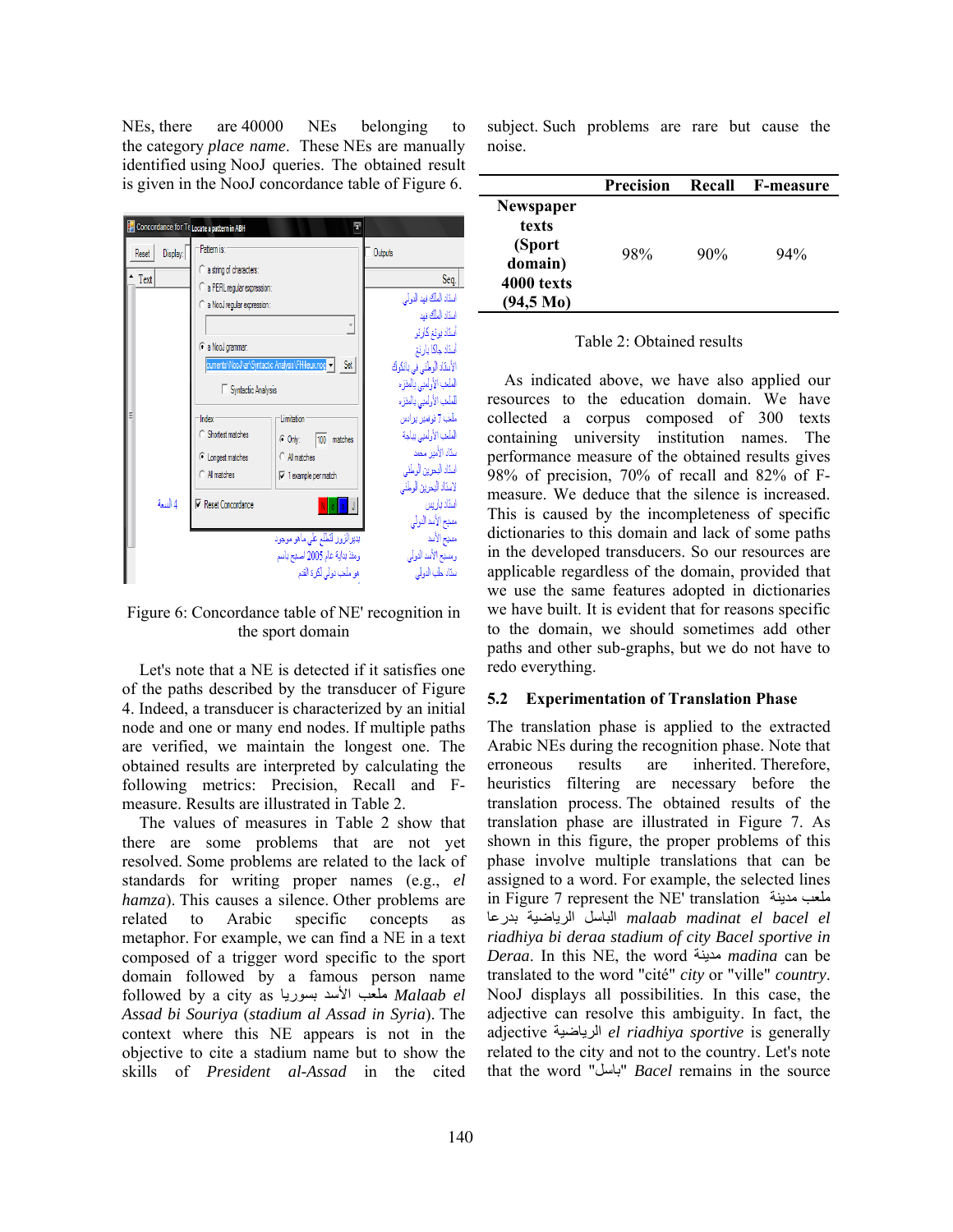language because it is a first name, so it will be transliterated later.

.3tade Port Said ,ستاد بورسعيد, 20095, 20107,20107 ,20095

```
stade Beijing ,ستاد حاسعة بكن, 20353, 20368,20368 ،20353
```
piscine EL-Assad Dayr az-Zur ,دسبع الأصد بنيرالزور, 23270,23290,23290,23290, 23270,

international الأسا piscine ,مسبح الأسا الدولي, 23501, 23518, 23518, 7, 23501, 7, 23501, 7, 23501, 7

3,30369,30369 ,30353 ,استاد حلب الدولي, 30359,30369,30369 ,30358

32781,32796,32796 ,32781 ,ستاد حلب الدولي, 32781, 32796,32796,32796

atade Amman international ,ستاد عمان الدولي, 32846, 32862, 32846, 2, 32846, 2,

3,33098,33107,33107,33098, ستاد عمان, 33098,33107,33107,

international سارك stade ,ستاد مبارك الدولي, 33501, 33518,33518, 33518, 33518

sportive Daraa (باصل stade cité (ملعب سبنة الباصل الرياضية بدرعا, 34944, 34976,34976, 14984,

sportive - باصل stade ville ,بلغت فينة الناصل الرباضية بدرعا , 34944, 34976, 34976, 34976, 7, 34944,

.),34980,34999,34999,34990 ,الملعب البلدي بدرعا, 34980,34999,34999,34990

# Figure 7: Extract of results of word-to-word translation

To get a finer translation, we applied the readjustment rules that take into account the order of the constituents of NEs and the agreement of the adjective with the noun for which it is associated.

Our method provides 97% of well translated NEs while ensuring the specificities of the target language. The obtained result is promising and shows that there are some problems. These problems are related to the multiple translations assigned to a toponym (e.g., تونس *tounis* can be translated in *Tunis* or *Tunisia*).

After this evaluation, we remark that the proposed representation model facilitates the construction of the linguistic resources with the platform NooJ and the transformation from the semi-direct translation to transfer one. Indeed, we have separated the NE-recognition of their translation. In addition, it helps the promotion to the reuse of the needed local grammars. In fact, it is sufficient to change the inputs (i.e., dictionaries, morphological grammars) of the syntactic grammars for the desired results. Thus, for example, if we want to translate Arabic NE to another language other than French, the recognition module can be reused with some modifications if necessary (related to the specificities of the domain). Moreover, if we want to translate NEs from any language into French, also translation module can be reused. Indeed, this module addresses the specificities of the French language.

# **6 Conclusion and Perspectives**

In this paper, we have proposed an approach for recognition and translation of Arabic NEs (eventually NEs from other languages) based on a representation model, a set of bilingual dictionaries and a set of transducers resolving morphological and syntactical phenomena related to the Arabic NEs. Besides, we have described the representation model structure, its features and principles that should be satisfied. We have also given an experimentation and evaluation on the sports and education domains proving that our resources can be reused independently of the domain. The experimentation and the evaluation are done in the linguistic platform NooJ. The obtained results are satisfactory.

 As perspectives, we try to improve our representation model by introducing other features related to the semantics. Furthermore, we are currently identifying heuristics filtering enabling finer NE translation.

#### **References**

- Barreiro A. 2008. Port4NooJ: an open source, ontologydriven Portuguese linguistic system with applications in machine translation. NooJ'08, Budapest.
- Borthwick A. Sterling J. Agichtein, E. and Grishman R. 1998. NYU: Description of the MENE Named Entity System as used in MUC-7. In Proc. of the Seventh Message Understanding Conference (MUC-7).
- Bourigault D. 2002. UPERY : un outil d'analyse distributionnelle étendue pour la construction d'ontologies à partir de corpus. TALN.
- Coates-Stephens S. 1993. The Analysis and Acquisition of Proper Names for the Understanding of Free Text. In Computers and the Humanities, Kluwer Academic Publishers, Vol. 26(5-6), Hingham, MA, p. 441-456.
- Ellouze S. Haddar K. and Abdelwahed A. 2009. Etude et analyse du pluriel brisé avec la plateforme NooJ. Tozeur, Tunisia.
- Fehri, H. Haddar K. and Ben Hamadou A. 2009. Translation and Transliteration of Arabic Named Entities. LTC Conference, Pologne, pp 275-279.
- Friburger N. 2002. Reconnaissance automatique des noms propres. PhD thesis, university of François Rabelais.